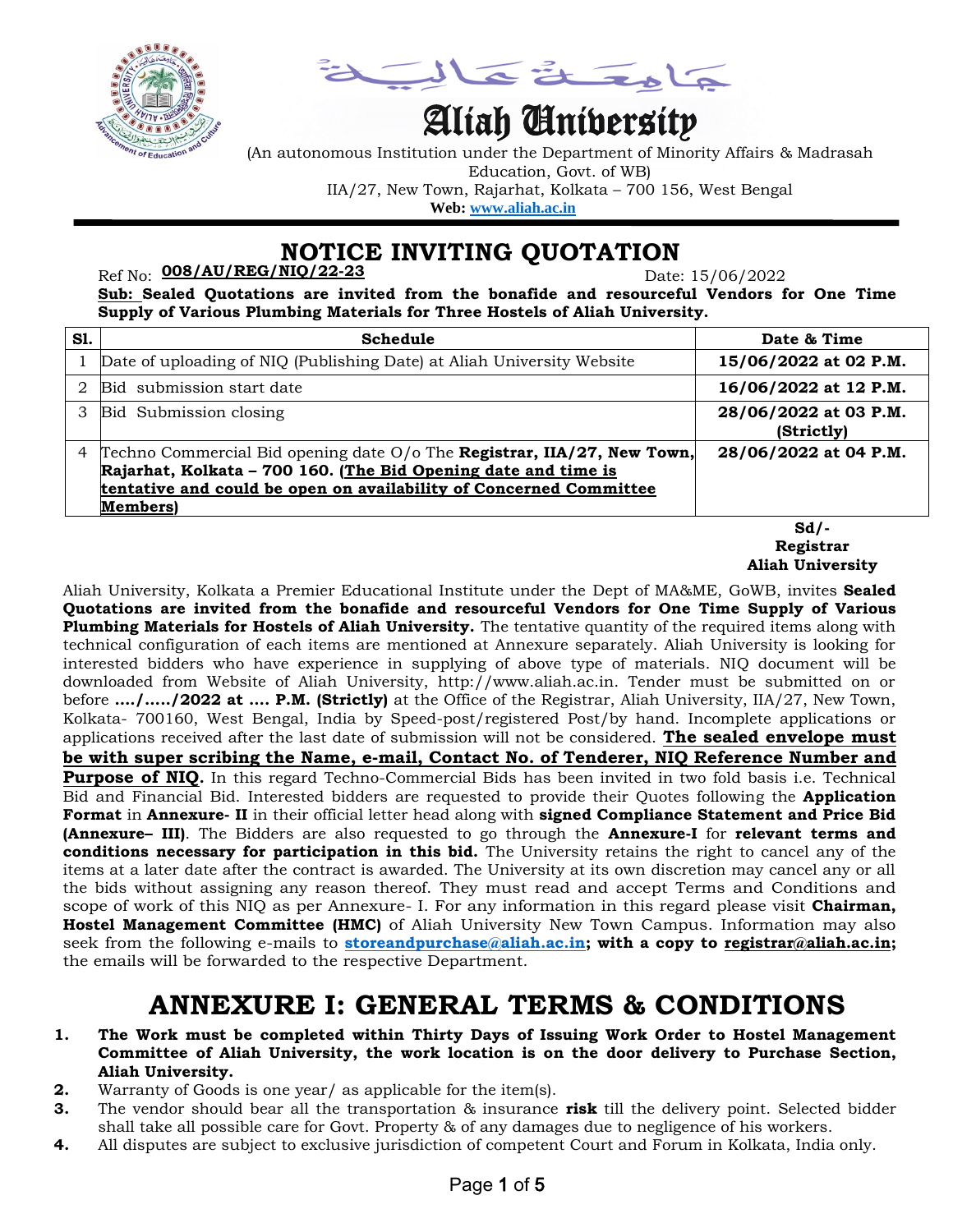- **5.** The bid should be **complete** in all respects and **duly signed** wherever required. Incomplete and unsigned offer will not be accepted.
- **6. Payment terms**: 100% payment will be released within sixty (60) days only after successful receiving of the supplied items duly certified by the concern authority/committee. No advance payment or payment against Performa invoice will be made. Payment will be made after receipt, inspection, and installation/testing. The payment will be made by RTGS / FUND Transfer mode only. **Hence, following information must be clearly written in the Price Bid for RTGS / FUND TRANSFER:**
	- A. Name of the Firm with complete postal address
	- B. Name of the Bank with Branch where the Account exist
	- C. IFSC CODE
	- D. ACCOUNT No
	- E. PAN No
- **7.** The categories of items and quantity indicated in the NIQ Document are tentative. Aliah University (AU), however, reserves **the right** to increase or decrease the quantity or delete some or all of the items depending on the needs of the AU and availability of funds without assigning any reasons.
- **8.** The Supplier should be a reputed and an authorized firm
- **9.** Any dispute arising out of this contract shall be referred to the Registrar, Aliah University, and if either of the parties hereto is dissatisfied with the decision, the dispute shall be referred to the decision of an **Arbitrator**, who should be acceptable to both the parties, to be appointed by the Vice-Chancellor of the University. The decision of such Arbitrator shall be final and binding on both the parties.

#### **10.** *THE BIDDER IS REQUESTED TO VISIT THE CHAIRMAN, HOSTEL MANAGEMENT COMMITTEE TO VERIFY THE SAMPLE AVAILABLE AND ASSESS THE EXACT WORK BEFORE SUBMISSION OF QUOTATION*

- **11.** The rates quoted will remain valid for one year from the date of acceptance of this award of contract. However, the contract can be extended for a further period of one year at the discretion of this University on the same rates and the same terms and conditions.
- **12.** The Honorable Vice-Chancellor, Aliah University reserves the right to accept in part or in full any tender or reject any tender without assigning any reason or to cancel the tendering process and reject all tenders at any time prior to award of contract, without incurring any liability, whatsoever to the affected tenderer/s.
- **13. Inspection and Quality Control tests** before evaluation, prior to shipment of Goods and at the time of final acceptance are as follows: Inspection of Goods including functional testing, , facilities etc., as per the standards may be done before award of the Purchase Contract, by the Aliah University; Provided that the Aliah University may, at its sole discretion, waive inspection of goods having regard to the value of the order and/or the nature of the goods and/or any other such basis as may be decided at the sole discretion of the Aliah University meriting waiver of such inspection of goods.
- **14.** If any part of the service in respect of the work assigned and undertaken by you not rendered/delivered in time, Aliah University shall be entitled to levy and recover liquidated damages/ penalty at 1% per week or part thereof the delay/ default, subject to 5% maximum, on the payment due to the agency/contractor for the particular stage. Any delay beyond scheduled dates may attract higher penalty to be decided by the Aliah University
- **15.** Aliah University may grant an extension of time limit set for the completion of the work in case the timely completion of the work is delayed by force majeure beyond the contractor's control, subject Force majeure is defined as an event of effect that cannot reasonably be anticipated such as acts of God (like earthquakes, floods, storms etc.), acts of states, the direct and indirect consequences of wars (declared or un declared), hostilities, national emergencies, civil commotions, epidemic/pandemic and strikes (only those which exceed a duration of ten continuous days) at successful Bidders factory.
- **16. The rates** so quoted must be inclusive of GST, Central Excise, customs Duty if any, packing freight to destination, Insurances and levies and necessary job as mentioned at designated places at Aliah University and all charges i.e. cost of Equipment and other incidental charges for supplying at destination level and delivery charges up to the point of delivery at proper destination level and as per instruction in the work/ supply order. No extra charges will be entertained. Prices can be quoted in Indian Currency only (₹). No extra payment will be made for carrying of materials involving head load/ trolley etc. **The bidder will be selected on overall rate only. The bidder must quote in all items otherwise their bids will be rejected.**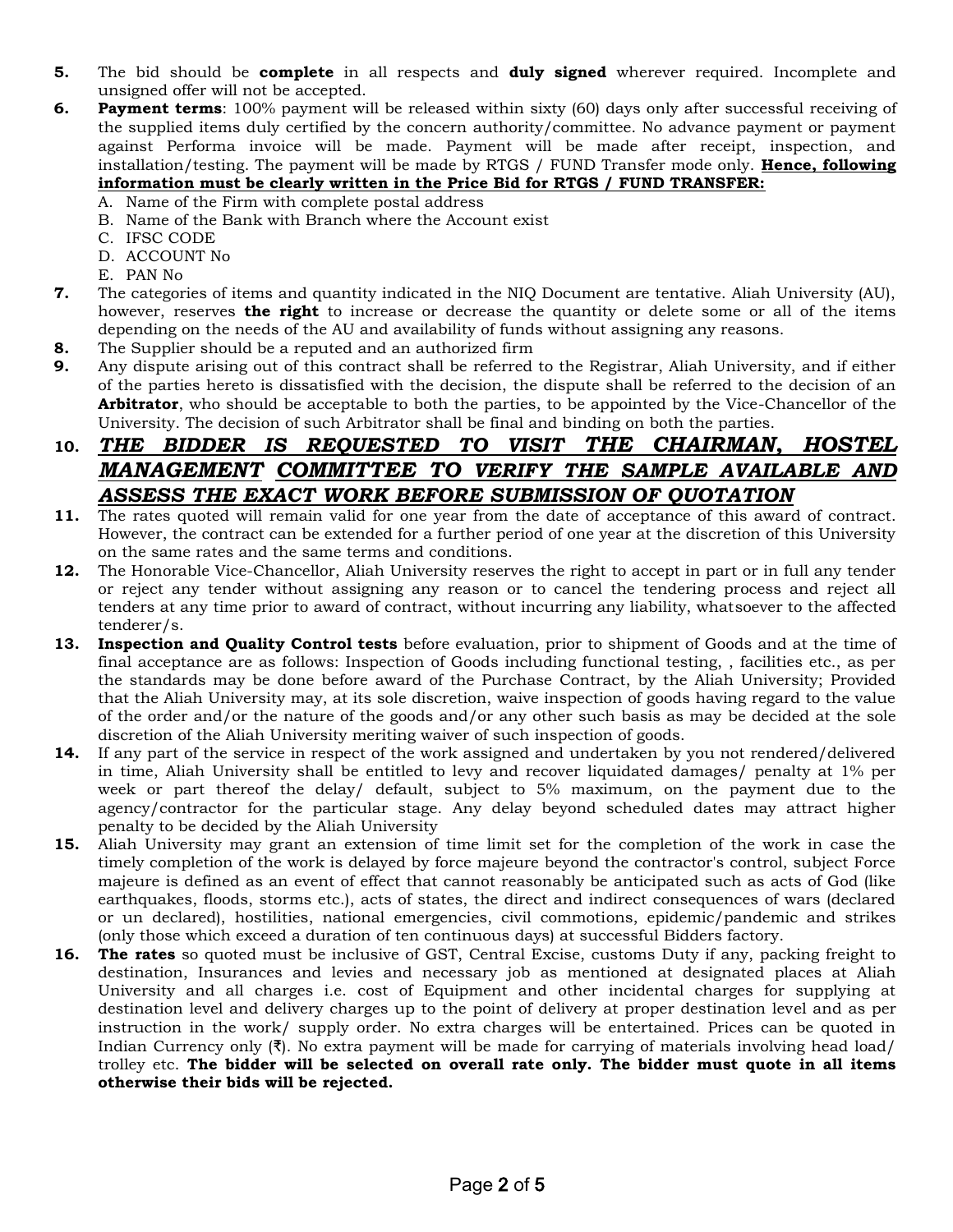### **Annexure II : Technical Bid Application Format (Please attach all relevant documents)**

To, The Registrar Aliah University IIA/27, New Town, Kolkata-700160

#### **Sub: Application for Supply of Various Plumbing Materials for Three Hostels of Aliah University.**

Ref: - \_\_\_\_\_\_\_\_N.I.Q. No ………………………................……………dated ……………………..

Sir,

| 1. ABOUT THE ORGANIZATION        |                                                                                                                        |  |  |  |
|----------------------------------|------------------------------------------------------------------------------------------------------------------------|--|--|--|
| 1.1                              | Name of the Organization                                                                                               |  |  |  |
| 1.2                              | Name of Authorized Person                                                                                              |  |  |  |
| 1.3                              | Registered Office Address with telephone no. & email address                                                           |  |  |  |
| 1.4                              | Authorized Service Station Name, address, contact person                                                               |  |  |  |
|                                  | name, phone number, e-mail                                                                                             |  |  |  |
| <b>TECHNICAL DOCUMENTS</b><br>2. |                                                                                                                        |  |  |  |
| 2.2                              | Company Registration No./Trade License No./Partnership Deed No. (Photocopy<br>Required to Be Submitted along with NIQ) |  |  |  |
| 2.3                              | PAN Registration No (Photocopy Required to Be Submitted along with NIQ)                                                |  |  |  |
| 2.4                              | GST Registration No (Photocopy Required to Be Submitted along with NIQ)                                                |  |  |  |
| 2.5                              | Copy of Similar Nature Work Experience with any Reputed Private or                                                     |  |  |  |
|                                  | <b>Government Body Must Be Attached (Preferable)</b>                                                                   |  |  |  |

### **Annexure– III COMPLIANCE STATEMENT**

| <b>Specifications of Items Offered All</b><br>bidders are required to visit the site<br>before submitting the proposal to The<br><b>Chairman, Hostel Management</b><br><b>Committee, Aliah University, New</b><br>Town Campus, IIA/27, New Town,<br><b>Kolkata-700160</b> | Unit         | Compliance to<br>Quotation<br>specification<br>whether <b>yes or</b><br>no | In case of<br>noncompliance<br>Deviation from<br>quotation<br>Specification to be<br>indicated in<br>unambiguous<br>Term. |
|---------------------------------------------------------------------------------------------------------------------------------------------------------------------------------------------------------------------------------------------------------------------------|--------------|----------------------------------------------------------------------------|---------------------------------------------------------------------------------------------------------------------------|
|                                                                                                                                                                                                                                                                           | $\mathbf{2}$ | 4                                                                          | 4                                                                                                                         |
| PVC connector pipe $(1.5)$ ft                                                                                                                                                                                                                                             | $100$ nos    |                                                                            |                                                                                                                           |
| PVC connector pipe (2) ft                                                                                                                                                                                                                                                 | $100$ nos    |                                                                            |                                                                                                                           |
| Shower Arm (1 ft long) PVC                                                                                                                                                                                                                                                | 40 nos       |                                                                            |                                                                                                                           |
| (Standard size & reputed brand)                                                                                                                                                                                                                                           |              |                                                                            |                                                                                                                           |
| Shower head (PVC 4")                                                                                                                                                                                                                                                      | 40 nos       |                                                                            |                                                                                                                           |
| (Standard size & reputed brand)                                                                                                                                                                                                                                           |              |                                                                            |                                                                                                                           |
| Bib cock spindle for bathroom fittings (ESSCO, Brass &                                                                                                                                                                                                                    | $50$ pcs     |                                                                            |                                                                                                                           |
| Standard size)                                                                                                                                                                                                                                                            |              |                                                                            |                                                                                                                           |
| Cistrns clamp PVC                                                                                                                                                                                                                                                         | $100$ nos    |                                                                            |                                                                                                                           |
| (Standard size & reputed brand)                                                                                                                                                                                                                                           |              |                                                                            |                                                                                                                           |
| Brass spindle for concealed stop cock (ESSCO, Standard 60 pcs                                                                                                                                                                                                             |              |                                                                            |                                                                                                                           |
| size)                                                                                                                                                                                                                                                                     |              |                                                                            |                                                                                                                           |
| Bib cock                                                                                                                                                                                                                                                                  | $20$ nos     |                                                                            |                                                                                                                           |
| (ESSCO, Standard size)                                                                                                                                                                                                                                                    |              |                                                                            |                                                                                                                           |
| Bib cock head                                                                                                                                                                                                                                                             | $20$ pcs     |                                                                            |                                                                                                                           |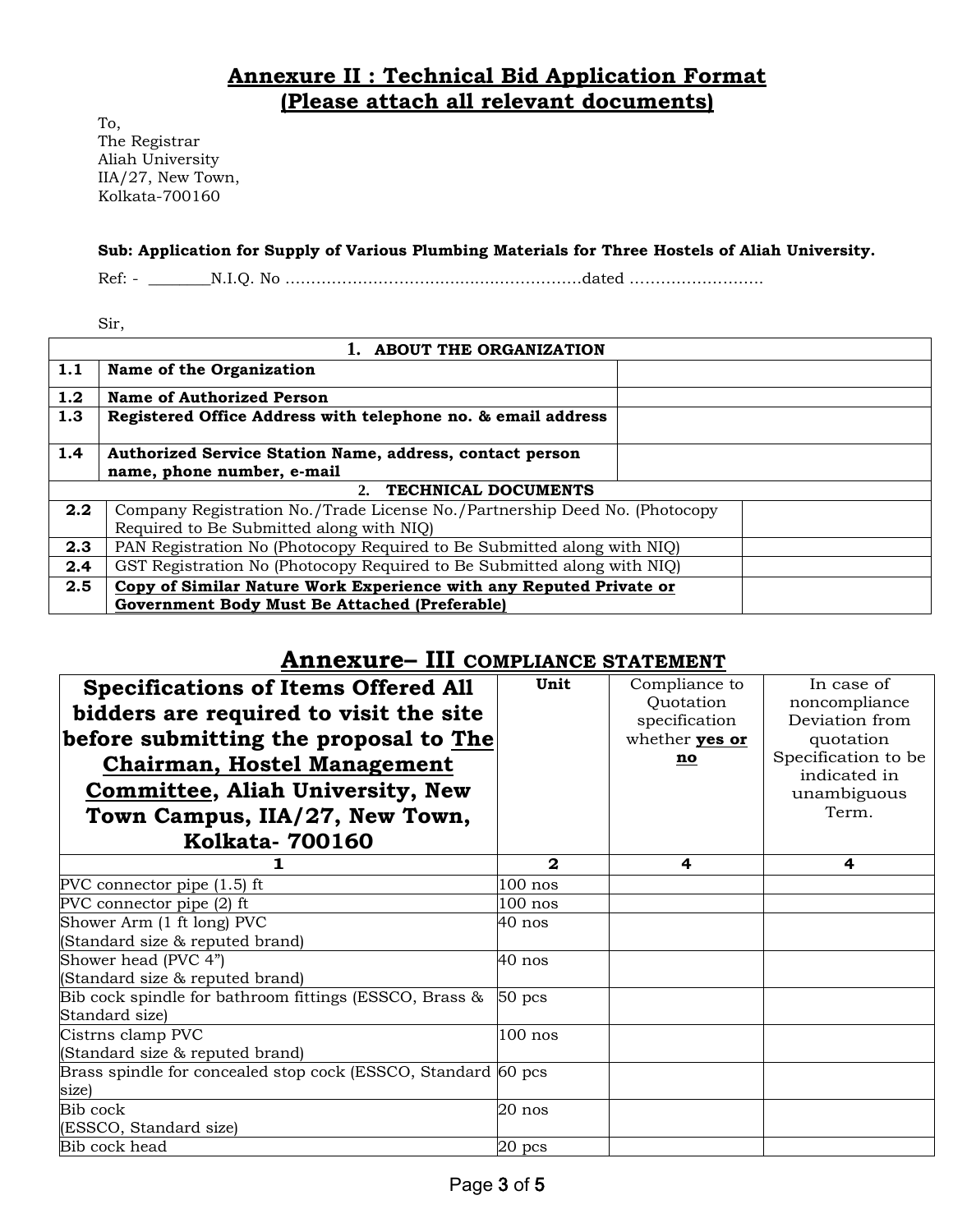| (ESSCO, Standard size Full thread)                                                  |                |
|-------------------------------------------------------------------------------------|----------------|
| Spindle screws                                                                      | $50$ pcs       |
| standard size                                                                       |                |
| Bathroom cleaning acid (1 lit bottle)                                               | 10 lit         |
| Teflon Tape<br>(PTFE THREAD SEAL TAPE, SIZE-12MMX8MM) Branded                       | $20$ pcs       |
| M seal (Pack 250 gm)<br><b>Branded</b>                                              | $2$ kg         |
| White Cement (pack 1 Kg)<br><b>Branded</b>                                          | 8 kg           |
| Comode (HINDWIRE BRAND) (Standard size)                                             | $5$ nos        |
| GLASS PUTTING (pack 1Kg)                                                            | $2 \text{ kg}$ |
| Pillar cock PVC for wall fitting<br>(ESSCO type, Standard size &<br>reputed brand)  | $25$ nos       |
| Pillar cock PVC for basin fitting<br>(ESSCO type, Standard size &<br>reputed brand) | $25$ nos       |
| <b>PVC</b> Adhesive<br>Araldite (pack 180grm)                                       | 2 set          |
|                                                                                     | 1.1.1 ה-2.1    |

|                | Price Big                                                 |              |                         |                                         |                                             |                                                                       |
|----------------|-----------------------------------------------------------|--------------|-------------------------|-----------------------------------------|---------------------------------------------|-----------------------------------------------------------------------|
| Sl.<br>No      | <b>Description</b>                                        | Qnty.        | Per Unit<br>Rate        | <b>Total</b><br>Rate<br>[CI 3 X]<br>C14 | GST in<br>Amount<br>and in<br>18% On<br>C15 | <b>Total</b><br>Amount<br>with Taxes<br>altogether<br>$(C1 5 + C1 6)$ |
| $\mathbf{1}$   | $\boldsymbol{2}$                                          | $\mathbf{3}$ | $\overline{\mathbf{4}}$ | $5\phantom{1}$                          | $\overline{\mathbf{6}}$                     | $\mathbf 7$                                                           |
|                | PVC connector pipe $(1.5)$ ft                             | $100$ nos    |                         |                                         |                                             |                                                                       |
| $\mathbf{1}$   |                                                           |              |                         |                                         |                                             |                                                                       |
| $\overline{2}$ | PVC connector pipe (2) ft                                 | $100$ nos    |                         |                                         |                                             |                                                                       |
|                | Shower Arm (1 ft long) PVC                                | 40 nos       |                         |                                         |                                             |                                                                       |
| 3              | (Standard size & reputed brand)                           |              |                         |                                         |                                             |                                                                       |
|                | Shower head (PVC 4")                                      | 40 nos       |                         |                                         |                                             |                                                                       |
| $\overline{4}$ | (Standard size & reputed brand)                           |              |                         |                                         |                                             |                                                                       |
|                | Bib cock spindle for bathroom fittings                    | $50$ pcs     |                         |                                         |                                             |                                                                       |
| 5              | (ESSCO, Brass & Standard size)                            | $100$ nos    |                         |                                         |                                             |                                                                       |
| 6              | Cistrns clamp PVC<br>(Standard size & reputed brand)      |              |                         |                                         |                                             |                                                                       |
|                | Brass spindle for concealed stop cock (ESSCO,             | 60 pcs       |                         |                                         |                                             |                                                                       |
| 7              | Standard size)                                            |              |                         |                                         |                                             |                                                                       |
|                | Bib cock                                                  | 20 nos       |                         |                                         |                                             |                                                                       |
| 8              | (ESSCO, Standard size)                                    |              |                         |                                         |                                             |                                                                       |
|                | Bib cock head                                             | $20$ pcs     |                         |                                         |                                             |                                                                       |
| 9              | (ESSCO, Standard size Full thread)                        |              |                         |                                         |                                             |                                                                       |
|                | Spindle screws                                            | 50 pcs       |                         |                                         |                                             |                                                                       |
| 10             | standard size                                             |              |                         |                                         |                                             |                                                                       |
| 11             | Bathroom cleaning acid (1 lit bottle)                     | $10$ lit     |                         |                                         |                                             |                                                                       |
|                | Teflon Tape                                               | $20$ pcs     |                         |                                         |                                             |                                                                       |
|                | (PTFE THREAD SEAL TAPE, SIZE-                             |              |                         |                                         |                                             |                                                                       |
| 12             | 12MMX8MM) Branded                                         |              |                         |                                         |                                             |                                                                       |
|                | M seal (Pack 250 gm)                                      | $2$ kg       |                         |                                         |                                             |                                                                       |
| 13             | <b>Branded</b>                                            |              |                         |                                         |                                             |                                                                       |
|                | White Cement (pack 1 Kg)                                  | $8$ kg       |                         |                                         |                                             |                                                                       |
| 14             | <b>Branded</b><br>Comode (HINDWIRE BRAND) (Standard size) | 5 nos        |                         |                                         |                                             |                                                                       |
| 15             |                                                           |              |                         |                                         |                                             |                                                                       |
| 16             | GLASS PUTTING (pack 1Kg)                                  | $2$ kg       |                         |                                         |                                             |                                                                       |